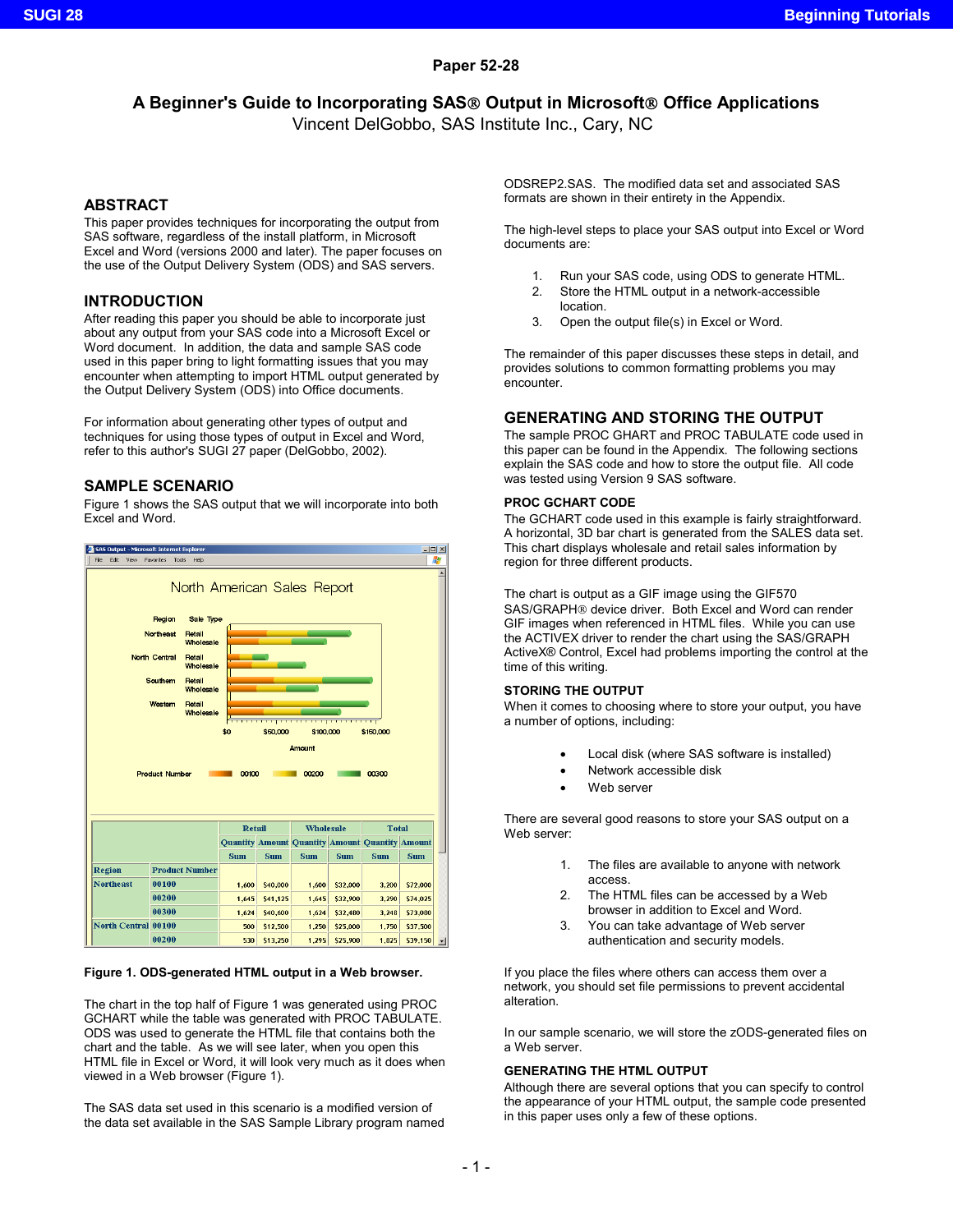To generate the HTML output and store it on a Web server, use the following ODS statements:

```
%let HTMROOT=path-to-Web-server/sugi28/;
```

```
\bullet ods listing close;
\bm{e} ods html path = "&HTMROOT" (URL="")
```
body = 'salesreport.htm' style = Banker;

The ODS statement at  $\bullet$  turns off the standard "line printer" ODS destination, since we are only concerned with generating HTML output.

The ODS statement at  $\bullet$  generates the HTML output and GIF image, and stores them on the Web server. The PATH attribute is used to specify where the HTML output and GIF image will reside. The name of the HTML file will be "salesreport.htm", and the output color scheme is controlled by the "Banker" style.

The value of HTMROOT must point to a subdirectory your Web server can read because this is where the HTML and GIF files will be stored. In this case, the directory "sugi28" is under the main root of the Web server. If you are using Microsoft Internet Information Server (IIS), HTMROOT would typically be c:\inetpub\wwwroot\sugi28\.

Based on the values of HTMROOT and URL, ODS will generate an HTML <IMG> tag with this format:

```
<img src="salesrep.gif">
```
The file name of the GIF image is controlled by the NAME option of the HBAR3D statement (see code in the Appendix).

The "Banker" style is new for Version 9. To see a list of ODS styles that are available for use, submit this SAS code:

```
ods listing;
proc template; list styles; run;
```
You are free to use any style you wish, but Excel or Word may import some styles better than others. Methods for correcting formatting problems you may encounter are presented in the section "Correcting Common Formatting Problems in Excel and Word".

# **OPENING THE OUTPUT IN EXCEL AND WORD**

To open the ODS-generated HTML file with Microsoft Word, follow these steps:

- 1. In Word select File ➨ Open…
- 2. In the "File name" field, specify http://*Web-server*/sugi28/ where *Web-server* corresponds to the domain name for your Web server. Click Open. You should see a list of files available on your Web server.
- 3. Select salesreport.htm and click Open to import the HTML file.

If you don' t see a list of available files after step 2, you may have to configure your Web server to allow directory listing. Alternatively, you can specify the full path to the file you wish to open:

http://*Web-server*/sugi28/salesreport.htm

When the file is displayed in Word, it should look very similar to Figure 2:



### **Figure 2. salesreport.htm opened with Word 2002.**

Word does a good job of importing the HTML file; it looks very much like the file viewed with a Web browser (Figure 1). However, depending on the version of SAS and MS Office software, you may notice that cell borders are drawn incorrectly, as is the case with Figure 2.

When you follow similar steps to open the file with Excel, you will notice that the background color for some of the cells is gray instead of green, the leading zeros in the product numbers have been dropped, and there are no cell borders (see Figure 3).



**Figure 3. salesreport.htm opened with Excel 2002.**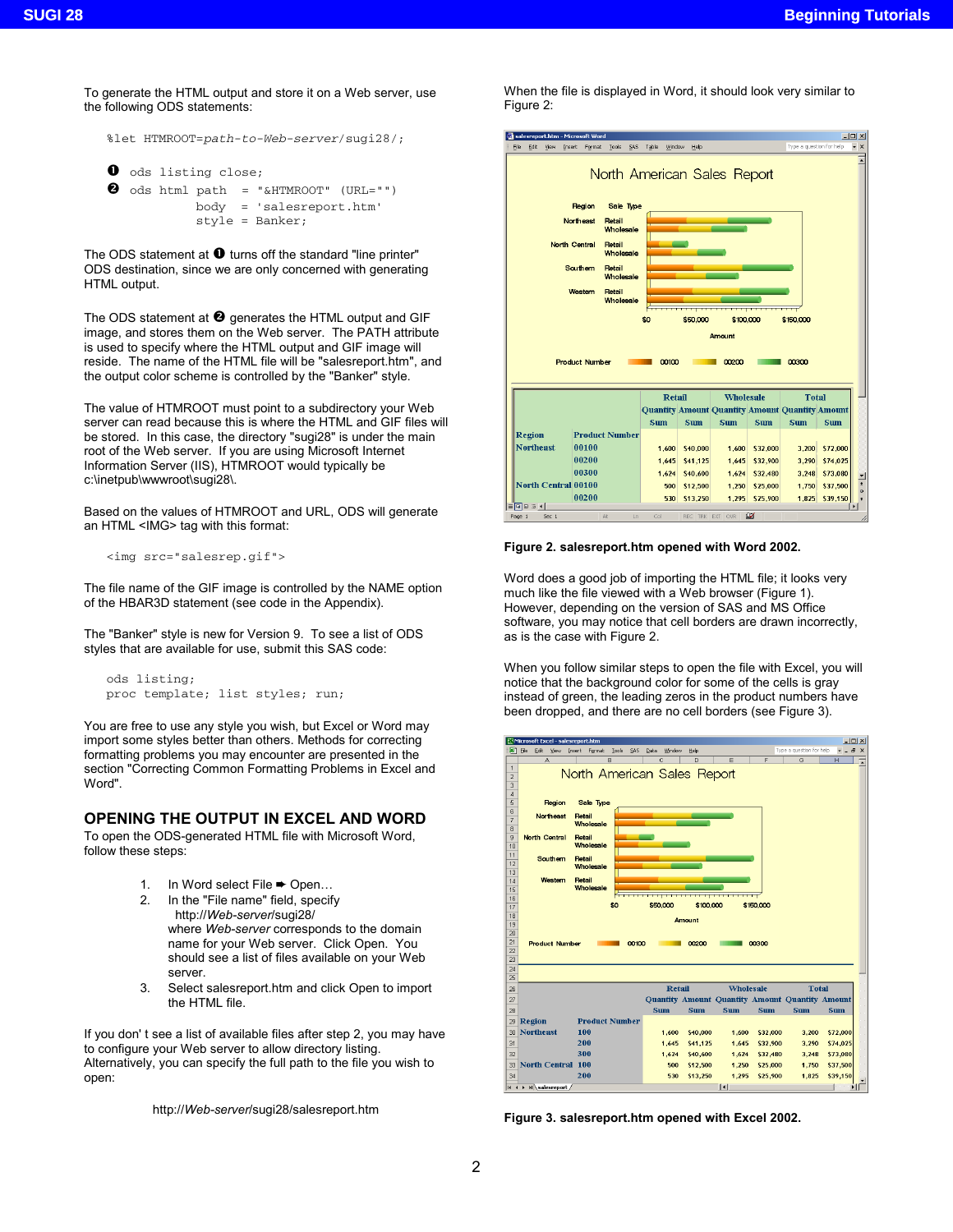# **CORRECTING COMMON FORMATTING PROBLEMS IN EXCEL AND WORD**

Many formatting problems you encounter when importing HTML output into Excel and Word can be corrected with Cascading Style Sheet (CSS) attributes. Starting in version 8 of SAS software, a number of SAS procedures support the STYLE option. This option can be used to alter the CSS attributes that are generated by SAS procedures and are then embedded in HTML pages. The following sections describe how to use style attributes<sup>1</sup>

For detailed information on the STYLE option, refer to the SAS Online Documentation ("Available Documentation") for ODS and/or the specific procedure you are interested in. Pass and McNeill (2002a, 2002b) have written excellent papers covering this topic with respect to the Tabulate and Report procedures. Extensive information about CSS is available on the W3C Web site ("Cascading Style Sheets").

## **CORRECTING CELL BACKGROUND COLOR**

The HTML generated by ODS specified #C4E4B8 for the green background color of some of the cells, but, because Excel has a limited color palette that does not support that particular color, Excel mapped the green to gray.



## **Figure 4. HTML colors supported by Excel 2000 and later.**

By examining Figures 1 and 4, you can see that color #CCFFCC is similar to the original green generated by ODS, and can be used as a reasonable substitute. Note that using this new color will slightly change the appearance of the original Web page, as well as the output rendered by Excel and Word.

To generate the ODS HTML using the new color, you must modify the original PROC TABULATE code (available in the Appendix) as shown below. The modifications are shown in bold.

```
proc tabulate data=sales;
  class region product saletype /
    style={background=#CCFFCC};
  classlev product /
    style={background=#CCFFCC};
  classlev region saletype /
    style={background=#CCFFCC};
  var quantity amount /
    style={background=#CCFFCC};
  keyword all sum /
    style={background=#CCFFCC};
  keylabel all="Total";
  table region*product,(saletype=' ' all) *
          (quantity*f=comma7.
           amount*f=dollar8.) /
          box={style={background=#CCFFCC}};
run; quit;
```
The CLASSLEV statement assigns style information to classlevel variable values. The ODS style attribute background generates the following CSS attribute for all the cells that were gray:

background-color: #CCFFCC;

### **ALTERING THE CELL BORDERS**

You can see from Figures 2 and 3 that some or all of the cell borders of the table are missing in the Word and Excel documents. You can use the STYLE option to explicitly set the border color and width to values that are supported by Excel and Word. These further modifications to the PROC TABULATE code are shown in bold.

```
proc tabulate data=sales
    style={bordercolor=silver borderwidth=1};
  class region product saletype /
    style={background=#CCFFCC
           bordercolor=silver borderwidth=1};
  classlev product /
    style={background=#CCFFCC
           bordercolor=silver borderwidth=1};
  classlev region saletype /
    style={background=#CCFFCC
           bordercolor=silver borderwidth=1};
  var quantity amount /
    style={background=#CCFFCC
           bordercolor=silver borderwidth=1};
  keyword all sum /
    style={background=#CCFFCC
           bordercolor=silver borderwidth=1};
  keylabel all="Total";
  table region*product,(saletype=' ' all) *
          (quantity*f=comma7.
           amount*f=dollar8.) /
          box={style={background=#CCFFCC
          bordercolor=silver borderwidth=1}};
run; quit;
```
The ODS style attributes bordercolor and borderwidth generate the following CSS attributes, which are added to all table cells:

border-color: silver; border: 1;

### **ASSIGNING EXCEL NUMBER FORMATS**

When the HTML file is opened with Excel (see Figure 3), Excel applies the General format to the product numbers, thus dropping leading zeros. This, too, can be corrected with CSS.

Up to this point, we have been indirectly setting CSS attributes through the ODS style attributes. For example, the CSS attribute background-color was set by the ODS style attribute background.

If you know the name of the CSS attribute you want to set, you can set it directly using the SAS STYLE option attribute HTMLSTYLE. To assign an Excel format, use the proprietary Microsoft CSS attribute mso-number-format. You also need to know the definition for the Excel format that you want to assign.

In our case, we want to use the Excel format 00000, which instructs Excel that the cell will contain a 5-digit number, and that leading zeroes are retained. This is comparable to the SAS Z5. format. To make Excel to use this format when importing HTML,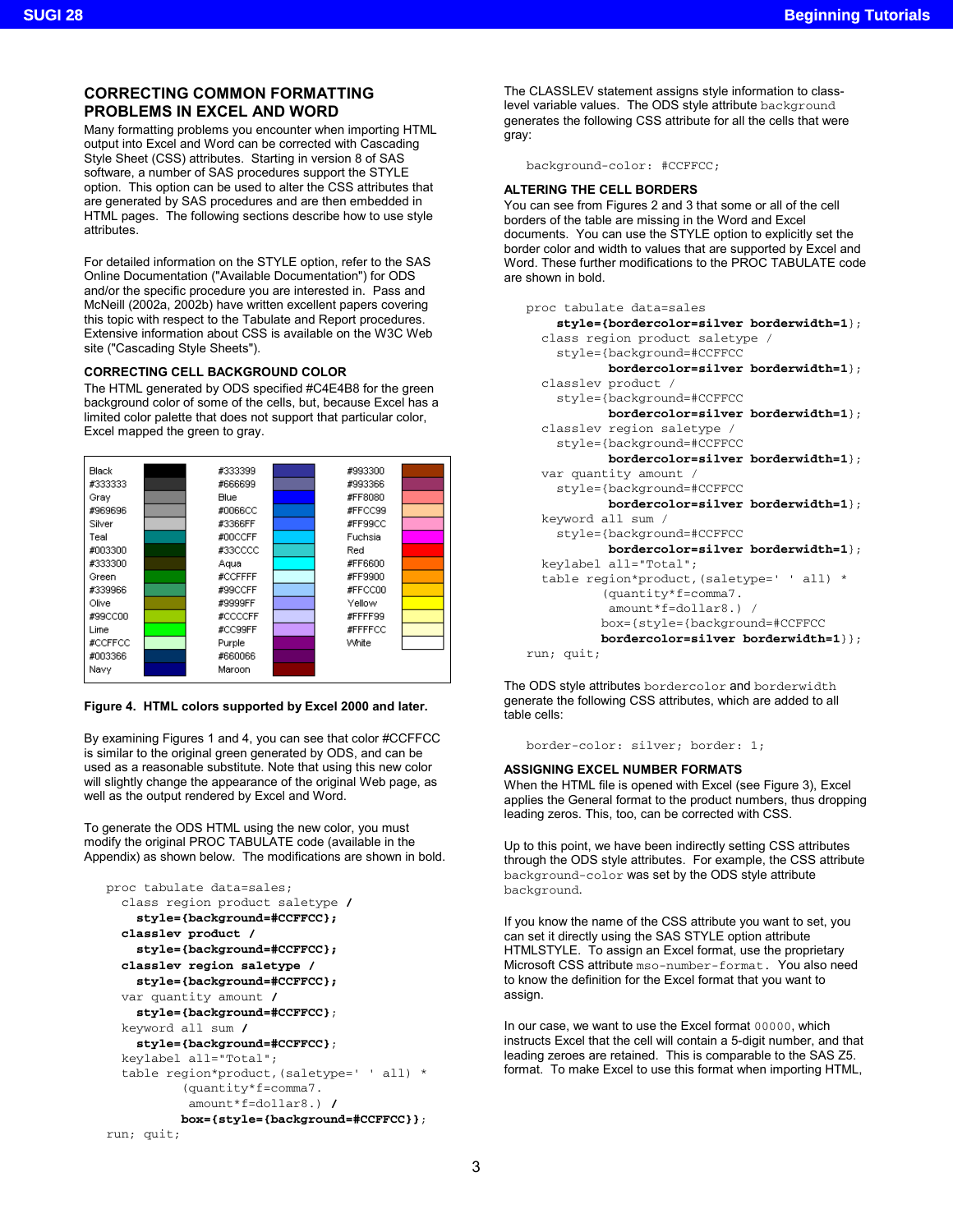change the CLASSLEV statement for the variable PRODUCT:

```
classlev product /
  style={background=#CCFFCC
         bordercolor=silver borderwidth=1
         HTMLSTYLE="mso-number-format:00000"
        };
```
This technique is very useful for correcting cases where Excel automatically assigns an incorrect format. Table A-1 in the Appendix shows several common mso-number-format settings.

Because the mso-number-format is only recognized by Excel, you may use it in any HTML files that you intend to open with other applications, such as a Web browser or Microsoft Word.

Microsoft has published a reference document that describes several of their proprietary CSS extensions that are recognized by Office applications ("Microsoft Office HTML and XML Reference").

For more information about Excel number formats, search for "create a custom number format" in the Excel help system.

Figures 5 and 6 show the final output viewed in Word and Excel. You can see that these two figures are similar to each other and to Figure 1, the original HTML rendered in a Web browser.



**Figure 5. Final HTML file opened with Word 2002.**



#### **Figure 6. Final HTML file opened with Excel 2002.**

#### **CORRECTING OTHER EXCEL FORMAT PROBLEMS**

Although we did not encounter them in this example, there are other problems that you may come across when attempting to open HTML files with Excel or Word.

One such problem is where Excel misinterprets data that was meant to be represented as a ratio. Consider the following SAS code:

```
data ratio;
  ratio = '1/4; output;
  ratio = '2/3'; output;
  ratio = '3/4'; output;
run;
ods listing close;
ods html … ;
 proc print data=ratio noobs;
    var ratio;
  run;
ods html close;
```
Figure 7 (left side) shows that Excel misinterprets the ratios as dates when it imports them.

| ratio | ratio |
|-------|-------|
| 4-Jan | 1/4   |
| 3-Feb | 2/3   |
| 4-Mar | 3/4   |

### **Figure 7. Excel 2002 misinterprets ratios as dates.**

You can correct this problem by making a simple modification to the PROC PRINT code:

```
proc print data=ratio noobs;
  var ratio / style(data)={htmlstyle=
              "mso-number-format:\#\/\#"};
run;
```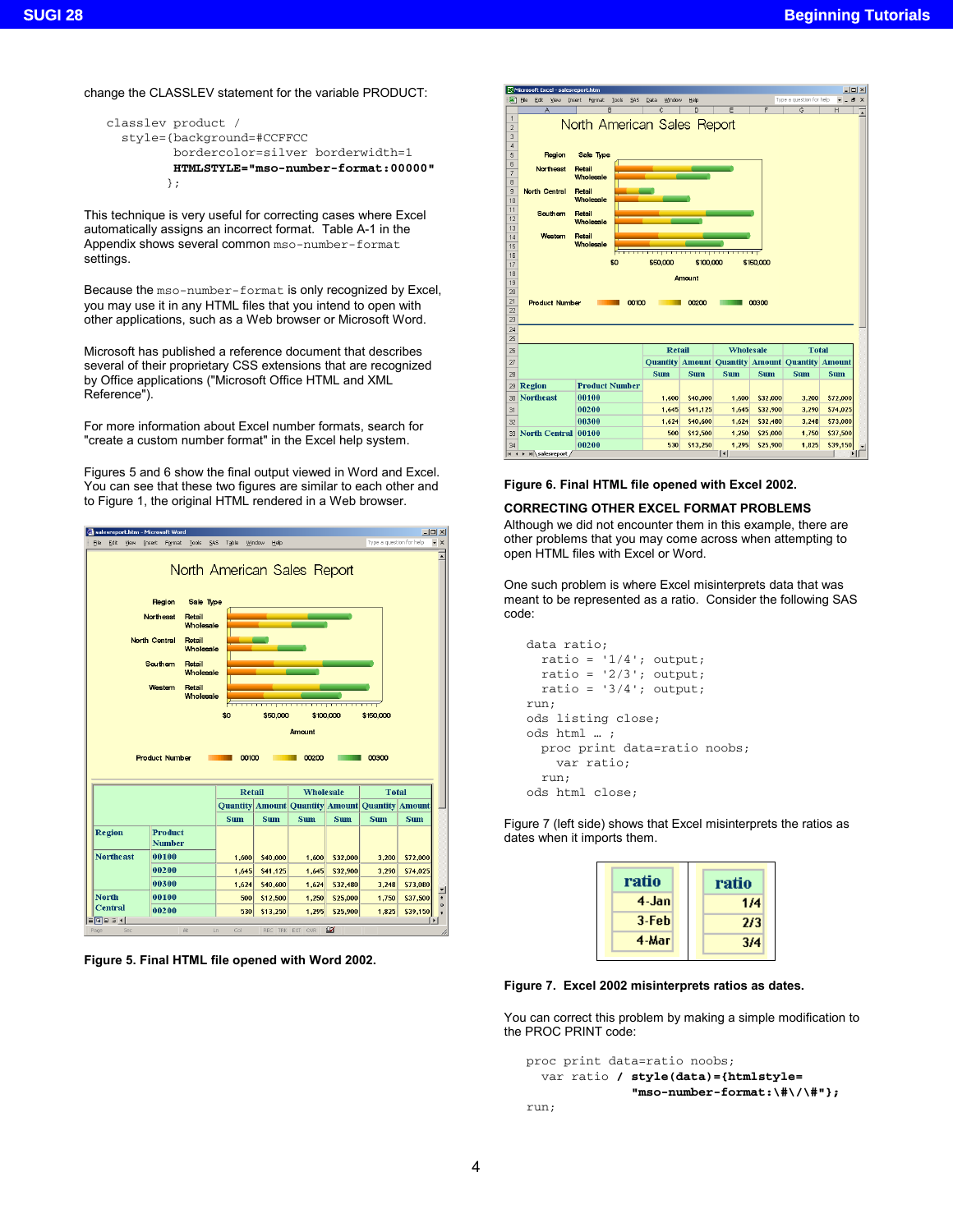Note that since PROC PRINT supports multiple VAR statements, you can use additional statements to print other variables in a data set. This makes it very easy to modify the style attributes of any number of variables.

Another problem you may encounter is when blank spaces used for formatting are "compressed" when your HTML is rendered. This is not due to a problem with Excel or Word, but is rather the way HTML is rendered. Unless text appears between HTML tags that preserve blanks, such as <PRE>, multiple spaces are rendered as 1 space. To correct this problem, use the ASIS attribute:

```
proc print data=your-dataset;
  var your-variable / style={asis=yes};
run;
```
## **ADVANCED TOPICS**

If you have licensed SAS/IntrNet® software, you can dynamically incorporate SAS output into Excel and Word using the Application Dispatcher. You can perform similar tasks with the Stored Process Server, which is new for Release 9.1. In addition, both SAS/IntrNet software and the Stored Process Server can be used with Excel Web Queries to simplify the process.

#### **SAS SERVER TECHNOLOGY**

The Application Dispatcher and the Stored Process Server enable you to execute SAS programs from a Web browser or any other client that can open an HTTP connection to either of these SAS servers (which can run on **any** platform where SAS is licensed). The SAS programs that you execute from the browser can consist of any combination of DATA step, PROC, MACRO, or SCL code. Thus, all of the code shown up to this point can be executed using either Application Dispatcher or the Stored Process Server.

Program execution is typically initiated by accessing a URL that points to the SAS server program. Parameters passed to that server program are included as name/value pairs in the URL. The SAS server takes these name/value pairs and constructs SAS MACRO variables with the same name. Thus, any parameter included in the URL is available for use by your SAS program.

For an example, we'll look at the PROC TABULATE code we have been using. If you want a user to specify the cell border color, you first need to modify all the STYLE options to use a variable instead of a specific value (recall that previously the border color was hard coded as "silver"):

#### bordercolor=**&BDRCOLOR**

With this change the color can be specified each time the program is executed. The code is executed on the SAS server via a URL such as:

http://path-to-server?\_program=programname&bdrcolor=RED

Now, the value specified in the URL for the parameter named BDRCOLOR will be used by the TABULATE code.

This is just a sample of how you can take advantage of SAS server technologies. For details about the operation of the Application Dispatcher or the Stored Process Server, refer to the respective documentation ("Application Dispatcher" and "Overview of SAS Stored Processes"). Other server-based techniques are discussed in this author's SUGI 27 paper (DelGobbo, 2002).

Up to this point we have entered in the Excel and Word Open dialog boxes a URL that points to a static HTML file. To dynamically create your SAS output and place it into an Excel or Word document, type the server-based URL into the Open dialog box.

#### **EXCEL WEB QUERIES**

All of the examples we have looked at so far consist of typing a URL into the Excel or Word Open dialog. This URL can point to static HTML or to a server-based SAS program that dynamically generates HTML. While this procedure works well, Excel has a feature that allows the URL to be placed into a text file so you don't have to type it over and over again. This feature is known as a Web Query.

In Excel 97 and later, Web Queries enable you to incorporate HTML from a Web server, a local drive, or a network drive, directly into your worksheet. To do so you must first create a Web Query file that contains the URL of the HTML you wish to retrieve. In the case of a SAS server program discussed in the previous section, that Web Query file would look something like this:

WEB 1 http://path-to-server?\_program=programname&bdrcolor=RED

Note that the SAS server program may be run on any platform, but it must output HTML. Any number of parameters can be passed to the SAS program using the URL. The parameter values can be hard coded or dynamic, enabling you to specify the value each time the query executes. Documentation on creating Web Queries is available from Microsoft ("XL97: How to Create Web Query (.iqy) Files", "Get and Analyze Data from the Web in Excel 2000" and "Getting Data from the Web in Excel 2002").

To run a Web Query, use the appropriate menu selection for your version of Excel:

| Excel 97   | Data → Get External Data → Run Web Query   |
|------------|--------------------------------------------|
| Excel 2000 | Data → Get External Data → Run Saved Query |
| Excel 2002 | Data → Import External Data → Import Data  |

You can then navigate to the Web Query file and execute it. The resulting HTML is automatically included in your worksheet.

If you save the workbook and open it at a later date, you can easily retrieve a fresh copy of the HTML (or rerun the SAS server program) by right clicking on a table cell and choosing "Refresh Data".

#### **SAS/ACCESS® TO PC FILES**

Starting with Release 9.1 of SAS/ACCESS to PC Files, you have read and write access to Excel workbooks from a UNIX environment. This means that if you license this product on a UNIX platform, you have native access to Excel files. In previous releases, such access was only possible with Windows versions of SAS software. Release 9.1 of SAS/ACCESS to PC Files also includes support for many new file types, as well as enhancements to the Import/Export procedure and Wizard. For more information about this product, refer to Plemmons' (2003) SUGI 28 paper.

#### **VISUAL BASIC®**

Key and Shamlin (2002) document a number ways you can move data back and forth between SAS and Office using Visual Basic, Visual Basic for Applications (VBA), and ADO. SAS distributes a set of OLE DB providers ("Welcome to the SAS 9 Data Providers: ADO/OLE DB Cookbook") that enable you to implement tools customized to your needs for moving data between Microsoft Office applications and SAS. A sample Microsoft Office addin is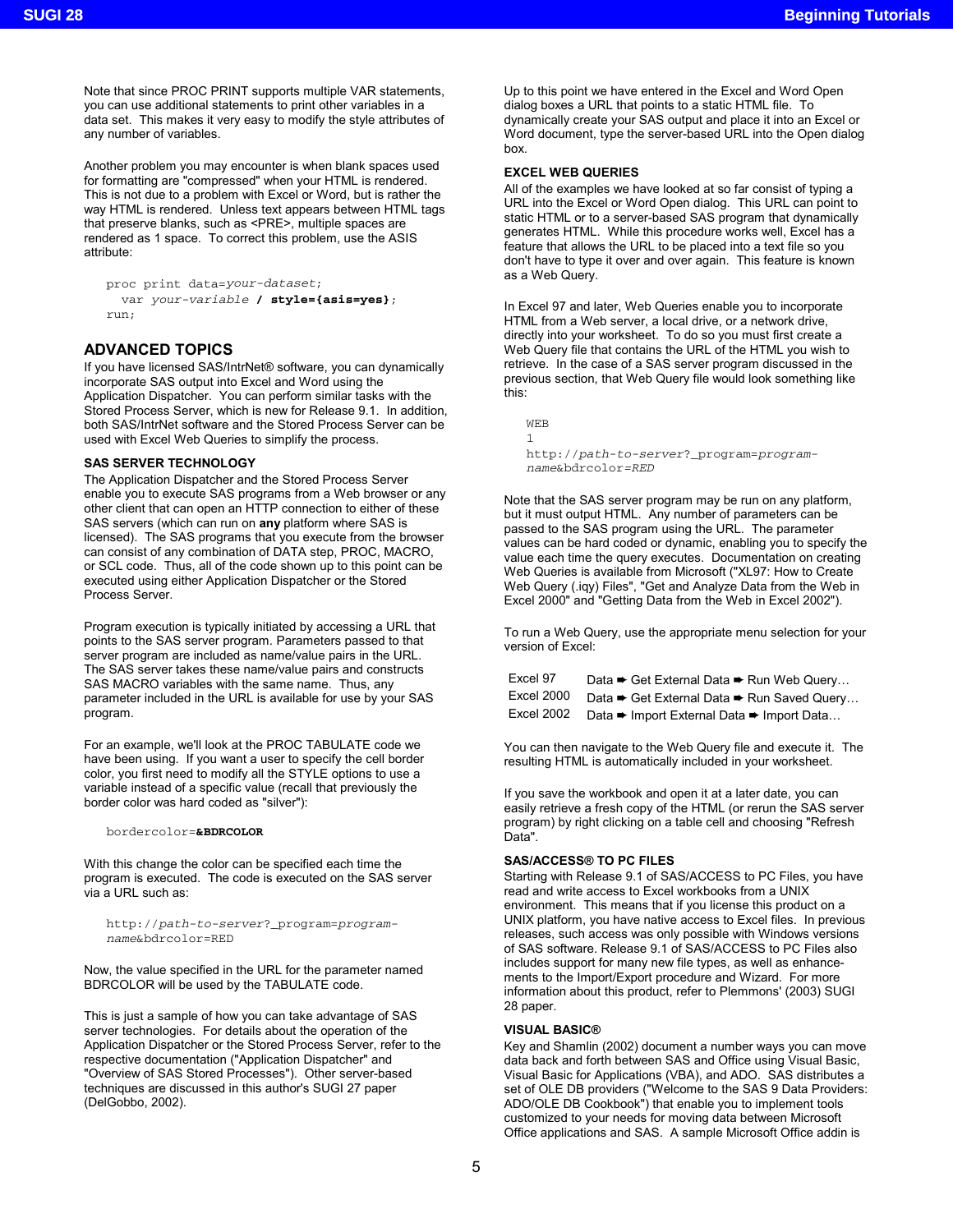available which illustrates more specifically how such tools can be created ("Overview of the SAS Office Wizard Addin Sample"). This author's paper (DelGobbo, 2002) provides additional techniques for using Visual Basic for Applications with Excel and Word.

## **FUTURE PLANS**

We are currently investigating ways to make SAS content more accessible to Office applications. One such project is determining the feasibility of using ODS to generate XML that is supported by Excel and Word. The benefit would be more robust support for Excel and Word, thus reducing the amount of hand editing you need to do to get the results you desire.

Work is continuing on a product that will provide new ways to access and reuse SAS capabilities directly from Microsoft Office. The first release of this product enables you to

- embed SAS data and analytical results into Office applications
- provide robust data exchange between SAS servers and Office applications
- execute SAS logic running as a SAS Stored Process on remote or local servers
- interact with a SAS server via a user-friendly GUI.

### **CONCLUSION**

Using ODS to generate HTML output is an effective means of incorporating SAS output in Excel and Word documents. Although you may encounter formatting problems when using this technique, you can use ODS and CSS style attributes to overcome many of these problems.

SAS Institute continues to work toward better Microsoft Office integration, and future releases of SAS software will provide more robust means of using SAS content with Office applications.

### **APPENDIX**

### **Sample SAS Formats and SAS data set**

|            | proc format;              |                                                                                                 |
|------------|---------------------------|-------------------------------------------------------------------------------------------------|
|            |                           | value citysize $1 = 'Small'$                                                                    |
|            |                           | $2 = 'Median'$                                                                                  |
|            |                           | $3 = 'Large';$                                                                                  |
|            |                           | value region $1 = 'Northeast'$<br>$2 = 'North Central'$<br>$3 = 'Southern'$<br>$4 = 'Western';$ |
|            |                           | value \$saletyp 'R'='Retail'<br>$W' = 'Whole scale'$                                            |
| run; quit; |                           |                                                                                                 |
|            | data sales;               |                                                                                                 |
|            |                           | input region citysize pop product saletype \$                                                   |
|            | quantity amount;          |                                                                                                 |
|            | format region region.     |                                                                                                 |
|            |                           | citysize citysize.                                                                              |
|            | pop comma7.               |                                                                                                 |
|            | product z5.               |                                                                                                 |
|            |                           | saletype \$saletyp.                                                                             |
|            | quantity comma7.          |                                                                                                 |
|            |                           | amount dollar8.;                                                                                |
|            | $label$ region = "Region" |                                                                                                 |
|            |                           | citysize = "City Size"                                                                          |
|            |                           | pop = "Population"                                                                              |
|            |                           | product = "Product Number"                                                                      |

|                                  | quantity         |            | Ξ      |            | "Quantity"           |
|----------------------------------|------------------|------------|--------|------------|----------------------|
|                                  | amount           |            |        | "Amount";  |                      |
| cards;                           |                  |            |        |            |                      |
| 2<br>1                           | 25000            | 100        | R      | 150        | 3750.00              |
| 1<br>1                           | 37000            | 100        | R      | 200        | 5000.00              |
| 3<br>1                           | 48000            | 100        | R      | 410        | 10250.00             |
| 4<br>1                           | 32000            | 100        | R      | 180        | 4500.00              |
| $\overline{c}$<br>2              | 125000           | 100        | R      | 350        | 8750.00              |
| $\mathbf{1}$<br>$\overline{c}$   | 237000           | 100        | R      | 600        | 15000.00             |
| $\overline{c}$<br>3              | 348000           | 100        | R      | 710        | 17750.00             |
| 4<br>2                           | 432000           | 100        | R      | 780        | 19500.00             |
| 1<br>3                           | 837000           | 100        | R      | 800        | 20000.00             |
| 3<br>3                           | 748000           | 100        | R      | 760        | 19000.00             |
| 4<br>3                           | 932000           | 100        | R      | 880        | 22000.00             |
| 2<br>1                           | 25000            | 100        | W      | 150        | 3000.00              |
| $\mathbf{1}$<br>1                | 37000            | 100        | W      | 200        | 4000.00              |
| 4<br>1<br>2<br>2                 | 32000<br>125000  | 100<br>100 | W      | 180<br>350 | 3600.00<br>7000.00   |
| 1<br>2                           | 237000           | 100        | W<br>W | 600        | 12000.00             |
| $\overline{\mathbf{c}}$<br>3     | 348000           | 100        | W      | 710        | 14200.00             |
| 4<br>$\overline{c}$              | 432000           | 100        | W      | 780        | 15600.00             |
| 2<br>3                           | 625000           | 100        | W      | 750        | 15000.00             |
| 1<br>3                           | 837000           | 100        | W      | 800        | 16000.00             |
| 3<br>3                           | 748000           | 100        | W      | 760        | 15200.00             |
| 4<br>3                           | 932000           | 100        | W      | 880        | 17600.00             |
| $\overline{c}$<br>1              | 25000            | 200        | R      | 165        | 4125.00              |
| 1<br>1                           | 37000            | 200        | R      | 215        | 5375.00              |
| 3<br>1                           | 48000            | 200        | R      | 425        | 10425.00             |
| $\mathbf 1$<br>4                 | 32000            | 200        | R      | 195        | 4875.00              |
| $\overline{c}$<br>2              | 125000           | 200        | R      | 365        | 9125.00              |
| 1<br>2                           | 237000           | 200        | R      | 615        | 15375.00             |
| 3<br>$\overline{c}$              | 348000           | 200        | R      | 725        | 19125.00             |
| 4<br>$\overline{c}$              | 432000           | 200        | R      | 795        | 19875.00             |
| 1<br>3                           | 837000           | 200        | R      | 815        | 20375.00             |
| 3<br>3                           | 748000           | 200        | R      | 775        | 19375.00             |
| 4<br>3                           | 932000           | 200        | R      | 895        | 22375.00             |
| 2<br>1                           | 25000            | 200        | W      | 165        | 3300.00              |
| 1<br>1                           | 37000            | 200        | W      | 215        | 4300.00              |
| 4<br>1                           | 32000            | 200        | W      | 195        | 3900.00              |
| $\overline{c}$<br>$\overline{c}$ | 125000           | 200        | W      | 365        | 7300.00              |
| 1<br>2                           | 237000           | 200        | W      | 615        | 12300.00             |
| 3<br>2                           | 348000           | 200        | W      | 725        | 14500.00             |
| 4<br>2<br>$\overline{c}$<br>3    | 432000<br>625000 | 200<br>200 | W      | 795        | 15900.00             |
| $\mathbf{1}$<br>3                | 837000           | 200        | W<br>W | 765<br>815 | 15300.00<br>16300.00 |
| 3<br>3                           | 748000           | 200        | W      | 775        | 15500.00             |
| 4<br>3                           | 932000           | 200        | W      | 895        | 17900.00             |
| $\overline{c}$<br>$\mathbf{1}$   | 25000            | 300        | R      | 157        | 3925.00              |
| 1<br>1                           | 37000            | 300        | R      | 208        | 5200.00              |
| $\mathbf 1$<br>3                 | 48000            | 300        | R      | 419        | 10475.00             |
| 4<br>$\mathbf 1$                 | 32000            | 300        | R      | 186        | 4650.00              |
| $\overline{c}$<br>$\overline{c}$ | 125000           | 300        | R      | 351        | 8725.00              |
| 1<br>$\overline{c}$              | 237000           | 300        | R      | 610        | 15250.00             |
| 3<br>$\overline{c}$              | 348000           | 300        | R      | 714        | 17850.00             |
| 4<br>2                           | 432000           | 300        | R      | 785        | 19625.00             |
| 1<br>3                           | 837000           | 300        | R      | 806        | 20150.00             |
| 3<br>3                           | 748000           | 300        | R      | 768        | 19200.00             |
| 4<br>3                           | 932000           | 300        | R      | 880        | 22000.00             |
| $\overline{c}$<br>1              | 25000            | 300        | W      | 157        | 3140.00              |
| $\mathbf 1$<br>1                 | 37000            | 300        | W      | 208        | 4160.00              |
| $\overline{4}$<br>$\mathbf 1$    | 32000            | 300        | W      | 186        | 3720.00              |
| 2<br>$\overline{c}$              | 125000           | 300        | W      | 351        | 7020.00              |
| $\mathbf{1}$<br>$\overline{c}$   | 237000           | 300        | W      | 610        | 12200.00             |
| $\overline{\mathbf{c}}$<br>3     | 348000           | 300        | W      | 714        | 14280.00             |
| $\overline{c}$<br>4              | 432000           | 300        | W      | 785        | 15700.00             |
| $\overline{c}$<br>3              | 625000           | 300        | W      | 757        | 15140.00             |
| 1<br>3<br>3<br>3                 | 837000<br>748000 | 300<br>300 | W<br>W | 806<br>768 | 16120.00<br>15360.00 |
| 4<br>3                           | 932000           | 300        | W      | 880        | 17600.00             |
| ;                                |                  |            |        |            |                      |
| run;                             |                  |            |        |            |                      |

saletype = "Sale Type"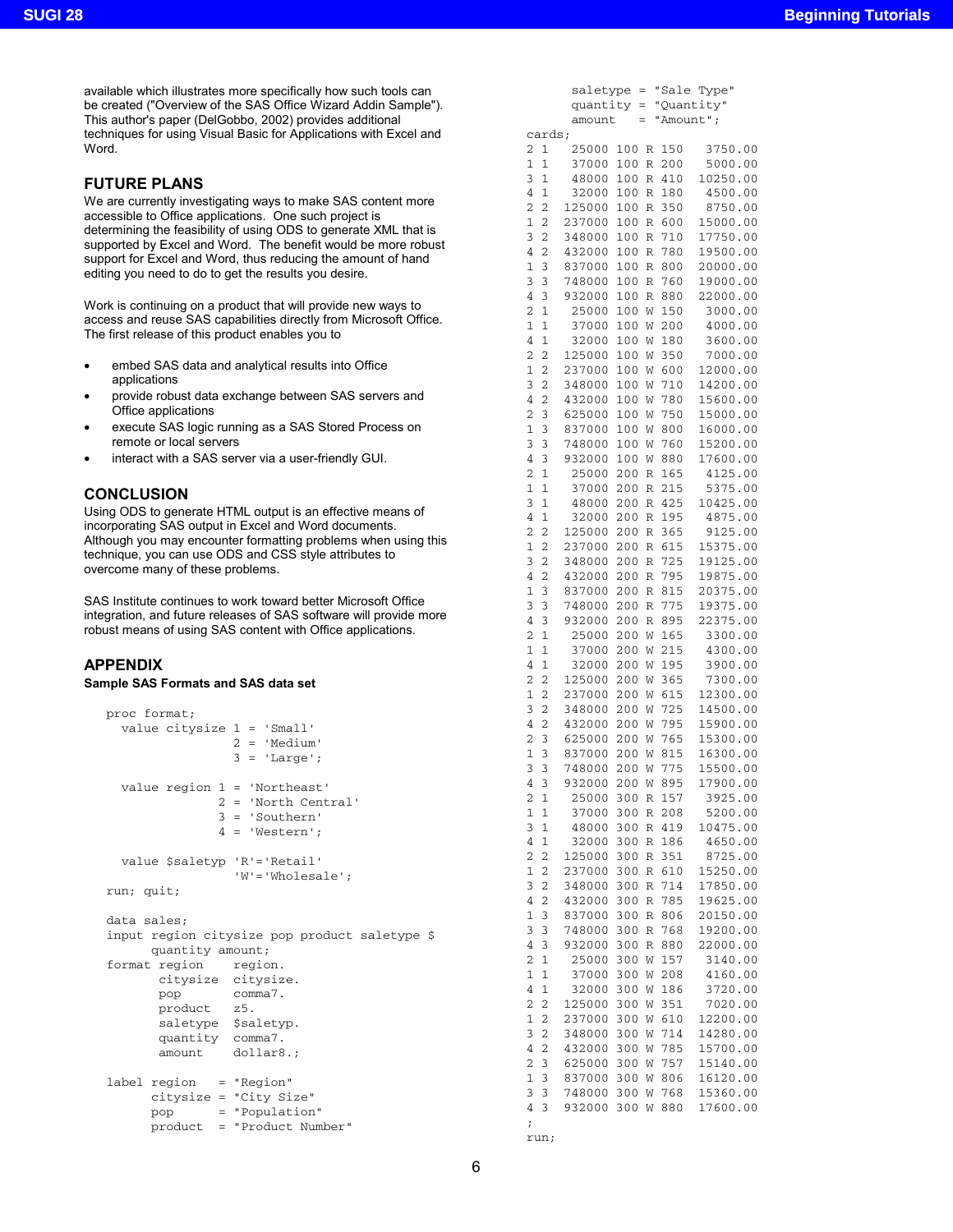### **Sample PROC GHART and PROC TABULATE Code**

```
%let HTMROOT=path-to-Web-server/sugi28/;
```

```
ods listing close;
ods html path = "&HTMROOT" (URL="")
        body = 'salesreport.htm'
         style = Banker;
goptions reset=all;
goptions device=gif570
         ftext=swissb
         ftitle=swissl
         cback=cxffffcd
         goutmode=replace;
title 'North American Sales Report';
footnote;
pattern1 c=cxffa53d v=solid;
```

```
pattern2 c=cxf7df54 v=solid;
pattern3 c=cxc4e4b8 v=solid;
```

```
proc gchart data=sales;
 hbar3d saletype / type=sum
                    nostats
                    sumvar=amount
                    subgroup=product
                    group=region
                    discrete
                    shape=cylinder
                    cframe=cxffffcd
                    name='salesrep'
```

```
run; quit;
```

```
title; footnote;
```

```
proc tabulate data=sales;
 class region product saletype;
  var quantity amount;
 keyword all sum;
  keylabel all="Total";
  table region*product,(saletype=' ' all) *
          (quantity*f=comma7.
           amount*f=dollar8.);
run; quit;
```
noheading;

ods html close;

#### **Table A-1. Commonly encountered values for mso-numberformat.**

| <b>SAS Data Value</b> | mso-number-format                                                  |
|-----------------------|--------------------------------------------------------------------|
| 1234567890.1230       | \#\#\#\#\#\#\#\#\#\#\#\#\#\#\#\#\ 0000                             |
| 1,234,567,890.1230    | \#\,\#\#\#\,\#\#\#\,\#\#\#\.0000                                   |
| 1.234.567.890,1230    | \#\.#\#\#\.\#\#\#\.\#\#\#\.0000                                    |
| \$1,234,567,890.30    | \\$\#\,\#\#\#\,\#\#\#\,\#\#\#\#\.00                                |
| \$1.234.567.890,30    | \\$\#\.\#\#\#\.\#\#\#\.\#\#\#\,00                                  |
| 01340                 | 00000                                                              |
| (919) 677-8000        | '\[<=9999999\]\#\#\#\-\#\#\#\#\;\(\#\#\#\\)\<br>\#\#\#\\-\#\#\#\#' |
| 919-677-8000          | \[<=9999999\]\#\#\#\-\#\#\#\#\;\#\#\#\-\#\#\#\-<br>\#\#\#\#        |
| 919 677 8000          | \[<=9999999\]\#\#\#\.\#\#\#\#;\#\#\#\.\#\#\#\.\#\<br>$# \H \H$     |
| 16/03/02              | dd\/mm\/yy                                                         |
| 16/03/2002            | dd∨mmVyyyy                                                         |
| 16-03-02              | dd\-mm\-yy                                                         |
| 16-03-2002            | dd\-mm\-yyyy                                                       |
| 16.03.02              | dd\.mm\.yy                                                         |
| 16.03.2002            | dd\.mm\.yyyy                                                       |
| 03/16/02              | mm\/dd\/yy                                                         |
| 03/16/2002            | mm\/dd\/yyyy                                                       |
| 03.16.02              | mm\.dd\.yy                                                         |
| 03.16.2002            | mm\.dd\.yyyy                                                       |

**Note**: the letter "V" does not appear in any of the mso-numberformat definitions. What you are seeing is a combination of a backslash ("\") and a forward slash ("/") characters.

# **REFERENCES**

"Application Dispatcher," SAS Institute Inc. Available http://www.sas.com/rnd/web/intrnet/dispatch.html

"Available Documentation," SAS Institute Inc. Available http://www.sas.com/service/library/onlinedoc/

"Cascading Style Sheets," World Wide Web Consortium. Available http://www.w3.org/Style/CSS/

DelGobbo, V. (2002), "Techniques for SAS® Enabling Microsoft® Office in a Cross-Platform Environment," *Proceedings of the Twenty-seventh Annual SAS Users Group International Conference*, 27, CD-ROM. Paper 174. Available http://www2.sas.com/proceedings/sugi27/p174-27.pdf

"Get and Analyze Data from the Web in Excel 2000," Microsoft Corporation. Available http://office.microsoft.com/assistance/2000/ExWQA.aspx

"Getting Data from the Web in Excel 2002," Microsoft Corporation. Available http://office.microsoft.com/assistance/2002/articles/GetDataFrom TheWebInExcel.aspx

Key, D. and Shamlin, D. (2002), "Using SAS® Data to Drive Microsoft® Office," *Proceedings of the Twenty-seventh Annual SAS Users Group International Conference*, 27, CD-ROM. Paper 123. Available http://www2.sas.com/proceedings/sugi27/p123- 27.pdf

"Microsoft Office HTML and XML Reference," Microsoft Corporation. Available http://msdn.microsoft.com/library/default.asp?url=/library/enus/dnoffxml/html/ofxml2k.asp